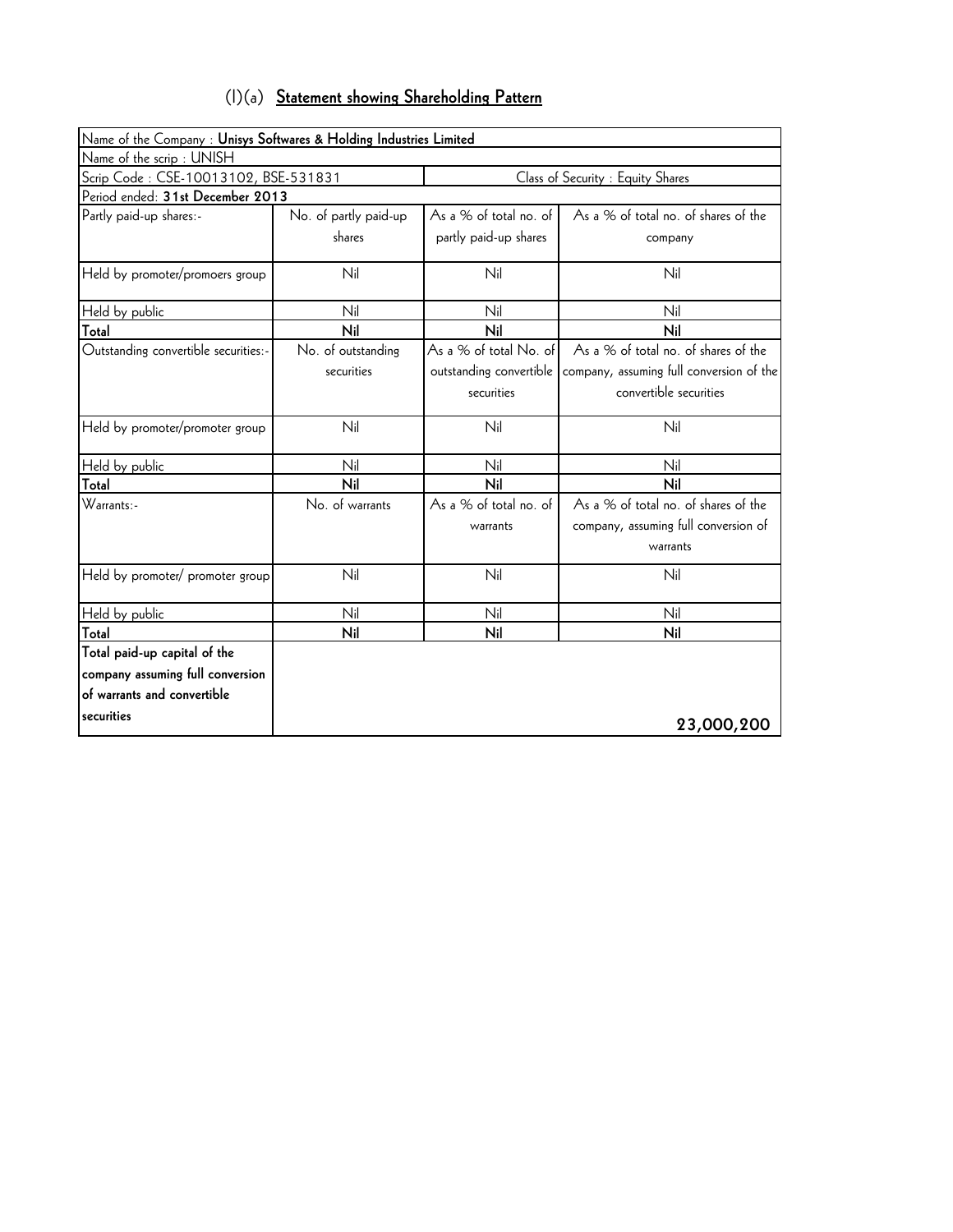## (I)(a) **Statement showing Shareholding Pattern under Clause 35 of the Listing Agreement**

|      | Name of the Company:                           | UNISYS SOFTWARES & HOLDING INDUSTRIES LTD. |                             |                             |                   |                                               |                    |                      |  |  |
|------|------------------------------------------------|--------------------------------------------|-----------------------------|-----------------------------|-------------------|-----------------------------------------------|--------------------|----------------------|--|--|
|      | Scrip Code: CSE-10013102, BSE-531831           |                                            |                             |                             | Quarter ended:    |                                               | 31st December 2013 |                      |  |  |
|      | Cate-gory Category of shareholder              | Number of                                  | Total number of             | Number of shares            |                   |                                               |                    |                      |  |  |
| code |                                                | shareholders                               | shares                      | held in                     |                   | Total shareholding as a percentage            |                    | Shares Pledged or    |  |  |
|      |                                                |                                            |                             | dematerialized form         |                   | of total number of shares                     |                    | otherwise encumbered |  |  |
|      |                                                |                                            |                             |                             |                   | As a percentage   As a percentage   Number of |                    | As a                 |  |  |
|      |                                                |                                            |                             |                             | of $(A+B)$        | of $(A+B+C)$                                  | <b>Shares</b>      | Percentage           |  |  |
|      |                                                |                                            |                             |                             |                   |                                               |                    |                      |  |  |
| (1)  | (II)                                           | (III)                                      | (IV)                        | (V)                         | (VI)              | (VII)                                         | (VIII)             | $(IX) = (VIII)$      |  |  |
|      |                                                |                                            |                             |                             |                   |                                               |                    | $)/(VI)^*100$        |  |  |
| (A)  | Shareholding of Promoter and Promoter Group    |                                            |                             |                             |                   |                                               |                    |                      |  |  |
| $-1$ | Indian                                         |                                            |                             |                             |                   |                                               |                    |                      |  |  |
| (a)  | Individuals/ Hindu Undivided Family            | 5                                          | 4,256,400                   | 4,256,400                   | 18.506%           | 18.506%                                       |                    |                      |  |  |
| (b)  | Central Government/ State Government(s)        |                                            |                             |                             | 0.000%            | 0.000%                                        |                    |                      |  |  |
| (c)  | <b>Bodies Corporate</b>                        | 2                                          | 1,000,000                   | $\overline{\phantom{a}}$    | 4.348%            | 4.348%                                        |                    |                      |  |  |
| (d)  | Financial Institutions/ Banks                  | ÷,                                         |                             | $\mathcal{L}_{\mathcal{A}}$ | 0.000%            | 0.000%                                        |                    |                      |  |  |
| (e)  | Any Other - Specify                            |                                            |                             |                             | 0.000%            | 0.000%                                        |                    |                      |  |  |
|      | Directors                                      | 3                                          | 139,900                     | 139,900                     | 0.608%            |                                               |                    |                      |  |  |
|      | Directors Relatives                            | 5                                          | 163,100                     | 163,000                     | 0.709%            |                                               |                    |                      |  |  |
|      | Sub-Total (A)(1)                               | 15                                         | 5,559,400                   | 4,559,300                   | 24.171%           | 24.171%                                       |                    |                      |  |  |
| $-2$ | Foreign                                        |                                            |                             |                             | 0.000%            | 0.000%                                        |                    |                      |  |  |
| (a)  | Individuals (Non-Resident Individuals/ Foreign | $\mathcal{L}$                              |                             |                             | 0.000%            | 0.000%                                        |                    |                      |  |  |
|      | Individuals)                                   |                                            |                             |                             |                   |                                               |                    |                      |  |  |
| (b)  | <b>Bodies Corporate</b>                        | ä,                                         | $\mathcal{L}_{\mathcal{A}}$ | $\blacksquare$              | 0.000%            | 0.000%                                        |                    |                      |  |  |
| (c)  | Institutions                                   |                                            |                             | ä,                          | 0.000%            | 0.000%                                        |                    |                      |  |  |
| (d)  | Qualified Foreign Investor                     |                                            |                             |                             | 0.000%            | 0.000%                                        | $\mathcal{L}$      | $\omega$             |  |  |
| (e)  | Any Other (specify)                            | $\blacksquare$                             | $\blacksquare$              | $\blacksquare$              | 0.000%            | 0.000%                                        | $\omega$           | $\omega$             |  |  |
|      | Sub-Total $(A)(2)$                             | ä,                                         | ä,                          | $\Box$                      | 0.000%            | 0.000%                                        |                    | $\omega_{\rm c}$     |  |  |
|      | Total Shareholding of Promoter and Promoter    |                                            |                             |                             |                   |                                               |                    |                      |  |  |
|      | Group $(A) = (A)(1) + (A)(2)$                  | 15                                         | 5,559,400                   | 4,559,300                   | 24.171%           | 24.171%                                       |                    |                      |  |  |
| (B)  | Public shareholding                            |                                            |                             |                             | 0.000%            | 0.000%                                        | N.A.               | N.A.                 |  |  |
| $-1$ | Institutions                                   |                                            |                             |                             | 0.000%            | 0.000%                                        | N.A.               | N.A.                 |  |  |
| (a)  | Mutual Funds/ UTI                              | ÷.                                         | $\omega$                    | $\blacksquare$              | 0.000%            | 0.000%                                        |                    |                      |  |  |
| (b)  | Financial Institutions/ Banks                  | $\mathbf{1}$                               | 100                         | 100                         | 0.000%            | 0.000%                                        |                    |                      |  |  |
| (c)  | Central Government/ State Government(s)        |                                            | ÷.                          | ä,                          | 0.000%            | 0.000%                                        |                    |                      |  |  |
| (d)  | Venture Capital Funds                          |                                            | ä,                          |                             | 0.000%            | 0.000%                                        |                    |                      |  |  |
| (e)  | <b>Insurance Companies</b>                     | $\overline{\phantom{a}}$                   | $\blacksquare$              | $\blacksquare$              | 0.000%            | 0.000%                                        |                    |                      |  |  |
| (f)  | Foreign Institutional Investors                | $\overline{\phantom{a}}$                   | $\blacksquare$              | $\blacksquare$              | 0.000%            | 0.000%                                        |                    |                      |  |  |
| (q)  | Foreign Venture Capital Investors              | ä,                                         | $\mathcal{L}_{\mathcal{A}}$ | ÷.                          | 0.000%            | 0.000%                                        |                    |                      |  |  |
| (h)  | Qualified Foreign Investors                    | ÷,                                         | L.                          | ä,                          | 0.000%            | 0.000%                                        |                    |                      |  |  |
| (i)  | Any Other (specify)                            | $\omega$                                   | $\omega$                    | $\mathcal{L}_{\mathcal{A}}$ | 0.000%            | 0.000%                                        |                    |                      |  |  |
|      | $Sub-Total (B)(1)$                             | $\mathbf{1}$                               | 100                         | 100                         | 0.000%            | 0.000%                                        |                    |                      |  |  |
| $-2$ | Non-institutions                               |                                            |                             |                             | 0.000%            | 0.000%                                        | N.A.               | N.A.                 |  |  |
| (a)  | <b>Bodies Corporate</b><br>Individuals -       | 139                                        | 13,055,849                  | 11,040,349                  | 56.764%<br>0.000% | 56.764%<br>0.000%                             |                    |                      |  |  |
| (b)  |                                                | 1,081                                      | 343,330                     | 179,928                     | 1.493%            | 1.493%                                        |                    |                      |  |  |
| i.   | Individual shareholders holding nominal share  |                                            |                             |                             |                   |                                               |                    |                      |  |  |
|      | capital up to Rs. 1 lakh.                      |                                            |                             |                             |                   |                                               |                    |                      |  |  |
| ii.  | Individual shareholders holding nominal share  | 41                                         | 3,893,762                   | 3,868,762                   | 16.929%           | 16.929%                                       |                    |                      |  |  |
|      | capital in excess of Rs. 1 lakh.               |                                            |                             |                             |                   |                                               |                    |                      |  |  |
| (c)  | Qualified Foreign Investors                    |                                            |                             |                             | 0.000%            | 0.000%                                        |                    |                      |  |  |
| (d)  | NRI / OCB<br>Any Other (specify) -             | 5                                          | 733                         | 733                         | 0.003%            | 0.003%                                        |                    |                      |  |  |
|      | Trust                                          | 1                                          | 100                         | 100                         | 0.000%            | 0.000%                                        |                    |                      |  |  |
|      | Hindu Undivided Family                         | 19                                         | 146,863                     | 146,863                     | 0.639%            | 0.639%                                        |                    |                      |  |  |
|      | Clearing Member                                | $\overline{2}$                             | 63                          | 63                          | 0.000%            | 0.000%                                        |                    |                      |  |  |
|      | Sub-Total (B)(2)                               | 1,288                                      | 17,440,700                  | 15,236,798                  | 75.828%           | 75.828%                                       |                    |                      |  |  |
|      | Public<br>Shareholding<br>$(B) =$<br>Total     | 1,289                                      | 17,440,800                  | 15,236,898                  | 75.829%           | 75.829%                                       |                    |                      |  |  |
|      | $(B)(1)+(B)(2)$                                |                                            |                             |                             |                   |                                               | N.A.               | N.A.                 |  |  |
|      | TOTAL $(A)+(B)$                                | 1,304                                      | 23,000,200                  | 19,796,198                  | 100.000%          | 100.000%                                      |                    |                      |  |  |
| (C)  | Shares held by Custodians and against which    |                                            |                             |                             | 0.000%            | 0.000%                                        |                    |                      |  |  |
|      | Depository Receipts have been issued           |                                            |                             |                             |                   |                                               | N.A.               | N.A.                 |  |  |
| (1)  | Promoter and Promoter Group                    | ä,                                         | $\overline{\phantom{a}}$    | $\overline{\phantom{a}}$    | 0.000%            | 24.171%                                       |                    |                      |  |  |
| (2)  | Public                                         |                                            |                             |                             | 0.000%            | 75.829%                                       | N.A.               | N.A.                 |  |  |
|      | TOTAL (C)                                      |                                            |                             |                             |                   |                                               |                    |                      |  |  |
|      | $GRAND$ TOTAL $(A)+(B)+(C)$                    | 1,304                                      | 23,000,200                  | 19,796,198                  | 100.000%          | 100.000%                                      |                    |                      |  |  |
|      |                                                |                                            |                             |                             |                   |                                               |                    |                      |  |  |

.

Notes : Not Any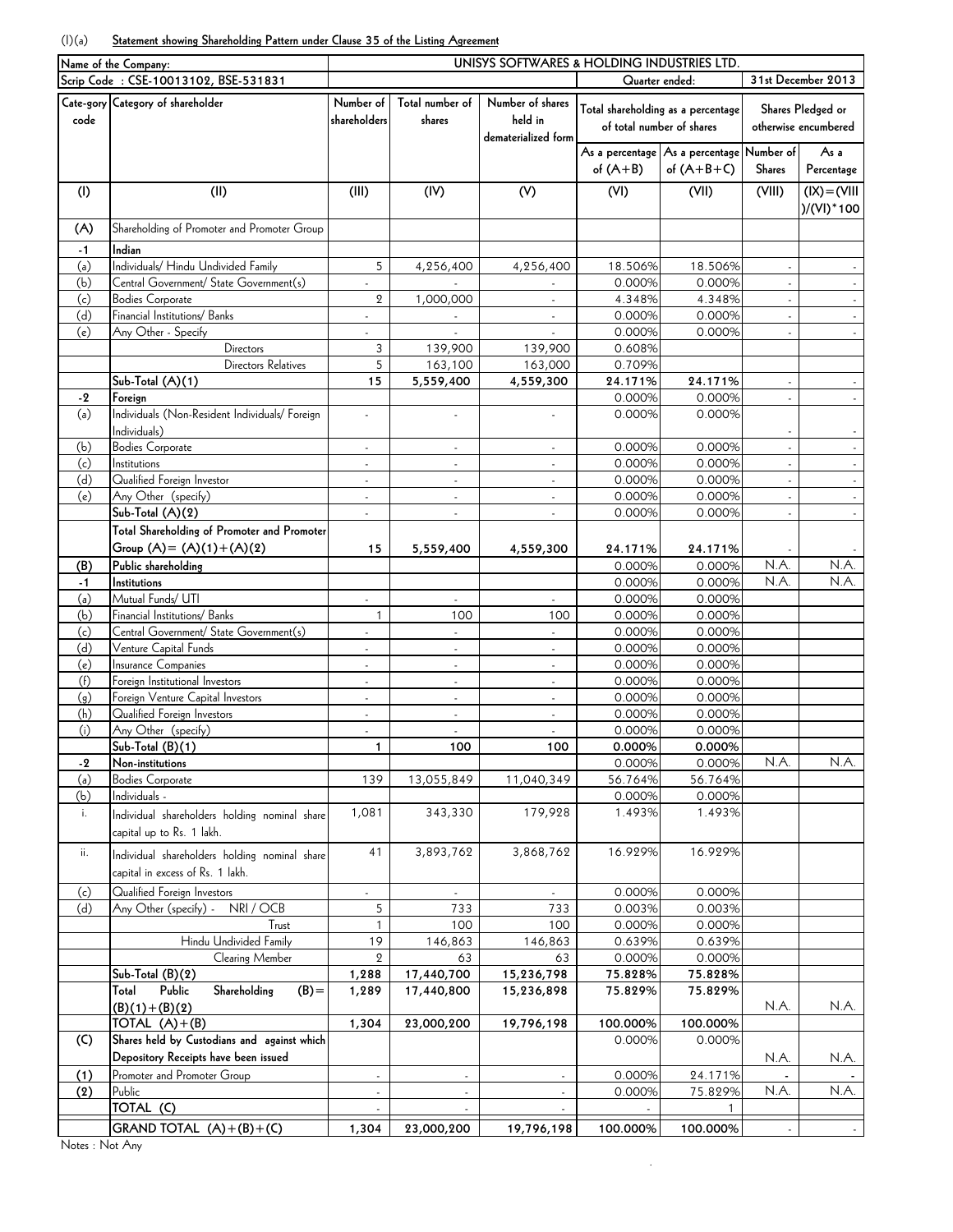|         | Name of the Company:                 | UNISYS SOFTWARES & HOLDING INDUSTRIES LTD.                                                        |                    |                          |                          |                          |                          |                          |                          |                               |                         |
|---------|--------------------------------------|---------------------------------------------------------------------------------------------------|--------------------|--------------------------|--------------------------|--------------------------|--------------------------|--------------------------|--------------------------|-------------------------------|-------------------------|
|         | Scrip Code: CSE-10013102, BSE-531831 |                                                                                                   |                    |                          |                          |                          |                          | Quarter ended:           |                          |                               | 31st December 2013      |
| (I)(b)  |                                      | Statement showing Shareholding of persons belonging to the category "Promoter and Promoter Group" |                    |                          |                          |                          |                          |                          |                          |                               |                         |
| Sr. No. | Name of the shareholder              |                                                                                                   |                    |                          |                          |                          |                          |                          |                          | <b>Details of Convertible</b> | Total shares (including |
|         |                                      | Details of Shares held                                                                            |                    |                          | <b>Encumbered Shares</b> |                          |                          | Details of Warrants      |                          | <b>Securities</b>             | underlying shares       |
|         |                                      | Number of shares                                                                                  | As a $%$ of        | Number                   | As a                     | As a $%$ of              | Number of                | As a % of                | Number of                | As a % of                     | assuming full           |
|         |                                      |                                                                                                   | <b>Grand Total</b> |                          | Percentage               | <b>Grand Total</b>       | Warrants                 | Total No. of             | Convertible              | Total No. of                  | conversion of warrants  |
|         |                                      |                                                                                                   | $(A)+(B)+(A)$      |                          |                          | $(A)+(B)$                | held                     | Warrants of              | Securities held          | Convertible                   | and convertible         |
|         |                                      |                                                                                                   | C)                 |                          |                          | $+(C)$ of Sub-           |                          | the same Class           |                          | Securities of                 | securities) as a % of   |
|         |                                      |                                                                                                   |                    |                          |                          | Clause (I)(a)            |                          |                          |                          | the same Class                | diluted share capital   |
| (1)     | (II)                                 | (III)                                                                                             | (IV)               | (V)                      | $(VI) = (V)/$            | (VII)                    | (VIII)                   | (XI)                     | (X)                      | (XI)                          | (XII)                   |
|         |                                      |                                                                                                   |                    |                          | $(III)^*$ 100            |                          |                          |                          |                          |                               |                         |
|         | Sushil Kr. Purohit                   | 1,072,900                                                                                         | 4.665%             | $\overline{\phantom{a}}$ |                          | $\overline{\phantom{a}}$ | $\overline{\phantom{a}}$ | $\overline{\phantom{a}}$ | $\overline{\phantom{a}}$ | $\overline{\phantom{a}}$      | 4.665%                  |
| 2       | Jagdish Prasad Purohit               | 1,298,100                                                                                         | 5.644%             |                          | $\overline{\phantom{a}}$ |                          |                          | $\overline{\phantom{a}}$ | $\overline{\phantom{a}}$ |                               | 5.644%                  |
| 3       | Pawan Kr. Purohit                    | 1,044,300                                                                                         | 4.540%             |                          |                          |                          |                          | $\overline{\phantom{a}}$ |                          |                               | 4.540%                  |
| 4       | Kailash Prasad Purohit               | 1,031,000                                                                                         | 4.483%             |                          | $\overline{\phantom{a}}$ |                          | $\overline{\phantom{a}}$ | $\overline{\phantom{a}}$ | $\overline{\phantom{a}}$ |                               | 4.483%                  |
| 5       | Neha Cassettes Pvt. Ltd.             | 500,000                                                                                           | 2.174%             | $\overline{\phantom{0}}$ |                          |                          |                          | $\overline{\phantom{a}}$ |                          |                               | 2.174%                  |
| 6       | Jai Ambe Cassettes Pvt. Ltd.         | 500,000                                                                                           | 2.174%             |                          |                          |                          | $\overline{a}$           | $\overline{\phantom{a}}$ |                          |                               | 2.174%                  |
|         | <b>Bimal Joshi</b>                   | 53,000                                                                                            | 0.230%             |                          |                          |                          | $\overline{a}$           | $\overline{\phantom{a}}$ |                          |                               | 0.230%                  |
| 8       | Dolly Purohit                        | 30,000                                                                                            | 0.130%             |                          | $\overline{\phantom{a}}$ |                          | $\overline{\phantom{a}}$ | $\overline{\phantom{a}}$ |                          |                               | 0.130%                  |
| 9       | Priyanka Purohit                     | 30,000                                                                                            | 0.130%             |                          | $\overline{\phantom{a}}$ |                          | $\overline{\phantom{a}}$ | $\overline{\phantom{a}}$ | $\overline{\phantom{a}}$ |                               | 0.130%                  |
| 10      | <b>Balchand Purohit</b>              | 100                                                                                               | 0.000%             |                          |                          |                          | $\overline{\phantom{a}}$ | $\overline{\phantom{a}}$ | $\overline{\phantom{a}}$ |                               | 0.000%                  |
|         | <b>TOTAL</b>                         | 5,559,400                                                                                         | 24.171%            |                          |                          |                          |                          |                          |                          |                               | 24.171%                 |

| (l)(c)(i)      | Statement showing holding of securities (including shares, warrants, convertible securities) of persons belonging to the category "Public" and holding more than 1% of the total number of shares |           |                          |                          |                            |                          |                                          |                                         |
|----------------|---------------------------------------------------------------------------------------------------------------------------------------------------------------------------------------------------|-----------|--------------------------|--------------------------|----------------------------|--------------------------|------------------------------------------|-----------------------------------------|
| Sr. No.        | Name of the shareholder                                                                                                                                                                           |           | <b>Total Shares Held</b> |                          | <b>Details of Warrants</b> |                          | <b>Details of Convertible Securities</b> | Total shares (including underlying      |
|                |                                                                                                                                                                                                   | Number of | As a % of Grand Total    | Number of                | As a % of Total            | Number of                | As a % of Total No. of                   | shares assuming full conversion of      |
|                |                                                                                                                                                                                                   | shares    | $(A)+(B)+(C)$            | Warrants                 | No. of Warrants            | Convertible              | Warrants of the same Class               | warrants and convertible securities) as |
|                |                                                                                                                                                                                                   |           |                          | held                     | of the same                | <b>Securities</b>        |                                          | a % of diluted share capital            |
|                |                                                                                                                                                                                                   |           |                          |                          | Class                      | held                     |                                          |                                         |
| (I)            | (II)                                                                                                                                                                                              | (III)     | (IV)                     | (V)                      | (VI)                       | (VII)                    | (VIII)                                   | $( X\rangle)$                           |
|                | Sahayta Financial Consultancy Services India                                                                                                                                                      |           |                          |                          |                            |                          |                                          |                                         |
|                | Pvt. Limited                                                                                                                                                                                      | 000,000,1 | 4.35%                    | $\overline{\phantom{a}}$ | $\overline{\phantom{a}}$   | $\overline{\phantom{a}}$ |                                          | 4.35%                                   |
| $\overline{2}$ | Kingfisher Properties Private Limited                                                                                                                                                             | 622,280   | 2.71%                    | $\overline{\phantom{0}}$ | $\overline{\phantom{a}}$   | $\overline{\phantom{a}}$ | $\overline{\phantom{a}}$                 | 2.71%                                   |
|                | Confort Securities Limited                                                                                                                                                                        | 558,087   | 2.43%                    | $\overline{\phantom{a}}$ | $\overline{\phantom{a}}$   | $\overline{\phantom{a}}$ | $\overline{\phantom{a}}$                 | 2.43%                                   |
|                | <b>SKM</b> Travels Private Limited                                                                                                                                                                | 539,031   | 2.34%                    | $\overline{\phantom{a}}$ | $\overline{\phantom{a}}$   | $\overline{\phantom{a}}$ | $\overline{\phantom{a}}$                 | 2.34%                                   |
| 5              | Decent Vincom Private Limited                                                                                                                                                                     | 640,656   | 2.79%                    | $\overline{\phantom{a}}$ | $\overline{\phantom{a}}$   | $\overline{\phantom{a}}$ |                                          | 2.79%                                   |
| 6              | Religare Finvest Limited                                                                                                                                                                          | 468,000   | 2.03%                    | $\overline{\phantom{a}}$ | $\overline{\phantom{a}}$   | $\overline{\phantom{a}}$ | $\overline{\phantom{a}}$                 | 2.03%                                   |
|                | Vaishali Infosystem India Pvt. Ltd.                                                                                                                                                               | 393,421   | 1.71%                    | $\overline{\phantom{a}}$ | $\overline{\phantom{a}}$   | $\overline{\phantom{a}}$ | $\overline{\phantom{a}}$                 | 1.71%                                   |
|                |                                                                                                                                                                                                   |           |                          |                          |                            |                          | <b>Continued on Next Page</b>            |                                         |

┑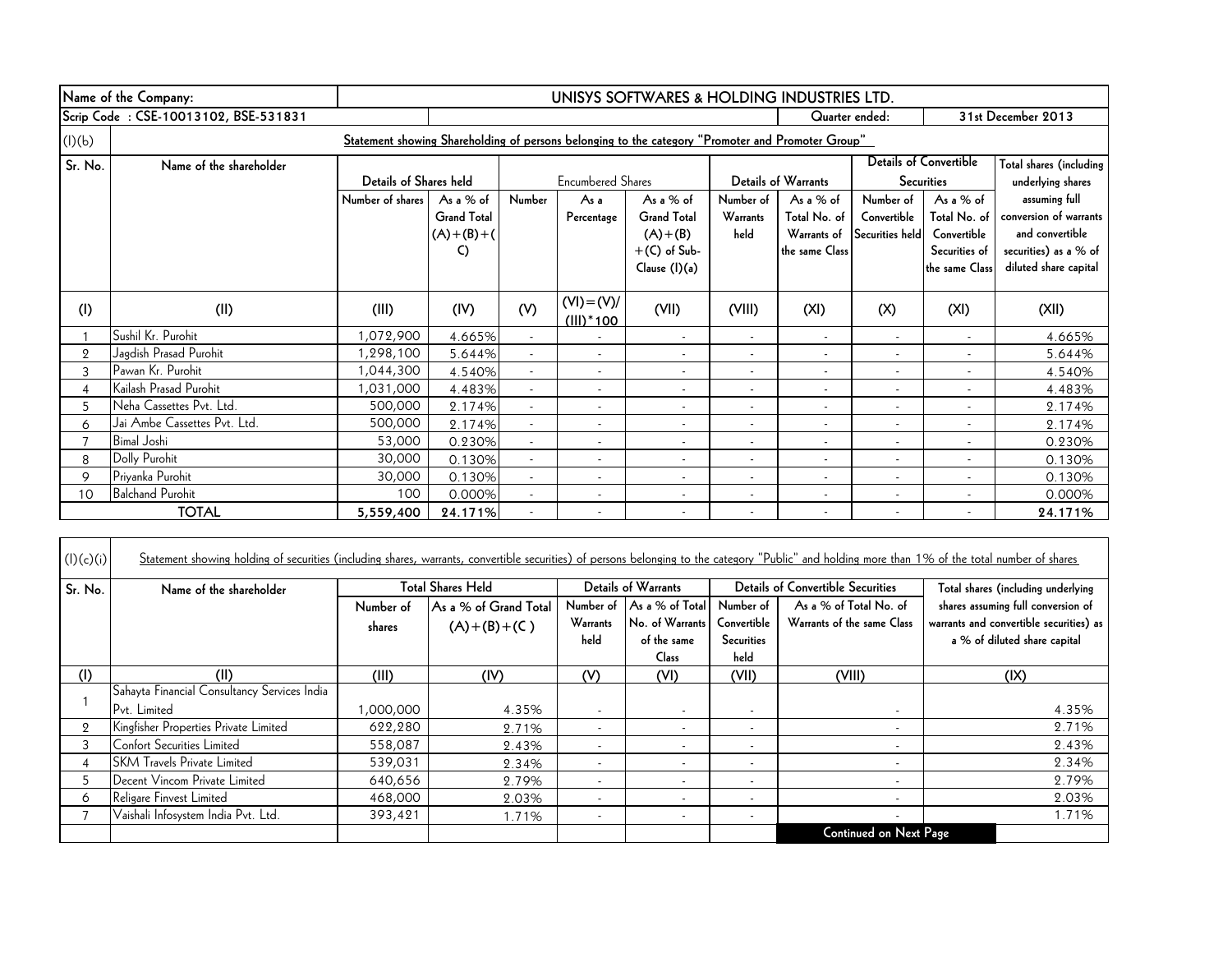| Sr. No. | Name of the shareholder               | <b>Total Shares Held</b> |                       | Details of Warrants      |                           |                          | <b>Details of Convertible Securities</b> | Total shares (including underlying      |
|---------|---------------------------------------|--------------------------|-----------------------|--------------------------|---------------------------|--------------------------|------------------------------------------|-----------------------------------------|
|         |                                       | Number of                | As a % of Grand Total |                          | Number of As a % of Total | Number of                | As a % of Total No. of                   | shares assuming full conversion of      |
|         |                                       | shares                   | $(A)+(B)+(C)$         | Warrants                 | No. of Warrants           | Convertible              | Warrants of the same Class               | warrants and convertible securities) as |
|         |                                       |                          |                       | held                     | of the same               | Securities               |                                          | a % of diluted share capital            |
|         |                                       |                          |                       |                          | Class                     | held                     |                                          |                                         |
| 8       | Sankalp Vincom Private Limited        | 547,304                  | 2.38%                 | $\overline{\phantom{a}}$ | $\blacksquare$            | $\overline{\phantom{a}}$ | $\overline{\phantom{a}}$                 | 2.38%                                   |
| 9       | Mahesh Kr. Agarwal                    | 366,992                  | 1.60%                 | $\overline{\phantom{a}}$ | $\overline{\phantom{a}}$  |                          | $\overline{\phantom{a}}$                 | 1.60%                                   |
| 10      | Scope Vyapar Private Limited          | 399,101                  | 1.74%                 | $\overline{\phantom{a}}$ | $\overline{\phantom{a}}$  | $\overline{\phantom{a}}$ | $\overline{\phantom{a}}$                 | 1.74%                                   |
| 11      | Hamsafar Marketings Private Limited   | 373,100                  | 1.62%                 | $\overline{\phantom{a}}$ | $\overline{\phantom{a}}$  | $\overline{\phantom{a}}$ | $\overline{\phantom{a}}$                 | 1.62%                                   |
| 12      | Brijdham Dealcom Private Limited      | 350,000                  | 1.52%                 | $\overline{\phantom{a}}$ | $\overline{\phantom{a}}$  | $\overline{\phantom{a}}$ | $\overline{\phantom{a}}$                 | 1.52%                                   |
| 13      | Ananya A. Mittal                      | 344,800                  | 1.50%                 | $\overline{\phantom{a}}$ | $\overline{\phantom{a}}$  | $\overline{\phantom{a}}$ | $\overline{\phantom{a}}$                 | 1.50%                                   |
| 14      | Forum Suppliers Private Limited       | 281,419                  | .22%                  | $\overline{\phantom{a}}$ | $\blacksquare$            | $\overline{\phantom{0}}$ | $\overline{\phantom{a}}$                 | 1.22%                                   |
| 15      | D K S Enterprises Private Limited     | 281,812                  | 1.23%                 | $\overline{\phantom{a}}$ | $\overline{\phantom{a}}$  |                          | $\overline{\phantom{a}}$                 | 1.23%                                   |
| 16      | Everlink Distributors Private Limited | 250,000                  | 1.09%                 | $\overline{\phantom{a}}$ | $\overline{\phantom{a}}$  | $\overline{\phantom{a}}$ | $\overline{\phantom{a}}$                 | 1.09%                                   |
| 17      | Compass Distributors Private Limited  | 247,171                  | 1.07%                 | $\overline{\phantom{a}}$ | $\overline{\phantom{a}}$  |                          | $\overline{\phantom{a}}$                 | 1.07%                                   |
| 18      | Archana Mittal                        | 612,502                  | 2.66%                 | $\overline{\phantom{a}}$ | $\overline{\phantom{a}}$  |                          |                                          | 2.66%                                   |
| 19      | Saifee Saleh Mithiborwala             | 506,713                  | 2.20%                 | $\overline{\phantom{a}}$ | $\overline{\phantom{a}}$  |                          | $\overline{\phantom{a}}$                 | 2.20%                                   |
| 20      | <b>Saleh N. Mithiborwala</b>          | 300,093                  | 1.30%                 | $\overline{\phantom{a}}$ | $\overline{\phantom{a}}$  |                          | $\overline{\phantom{a}}$                 | 1.30%                                   |
| 21      | Esquire Enclave Private Limited       | 594,021                  | 2.58%                 | $\overline{\phantom{a}}$ | $\overline{\phantom{a}}$  |                          | $\overline{\phantom{a}}$                 | 2.58%                                   |
| 22      | Ajay S. Mittal                        | 240,000                  | 1.04%                 | $\overline{\phantom{a}}$ | $\overline{\phantom{a}}$  |                          | $\overline{\phantom{a}}$                 | 1.04%                                   |
|         | <b>TOTAL</b>                          | 9,916,503                | 43.11%                | $\overline{\phantom{a}}$ | $\overline{\phantom{a}}$  | $\overline{\phantom{a}}$ | $\overline{\phantom{a}}$                 | 43.11%                                  |

| 21         | Esquire Enclave Private Limited                                                                                                                                                                      | 594,021                  | 2.58%                    | $\overline{\phantom{a}}$ | $\overline{\phantom{a}}$  |                          |                                   | 2.58%                                   |  |  |  |
|------------|------------------------------------------------------------------------------------------------------------------------------------------------------------------------------------------------------|--------------------------|--------------------------|--------------------------|---------------------------|--------------------------|-----------------------------------|-----------------------------------------|--|--|--|
| 22         | Ajay S. Mittal                                                                                                                                                                                       | 240,000                  | 1.04%                    |                          |                           |                          |                                   | 1.04%                                   |  |  |  |
|            | <b>TOTAL</b>                                                                                                                                                                                         | 9,916,503                | 43.11%                   |                          | $\overline{\phantom{a}}$  |                          |                                   | 43.11%                                  |  |  |  |
|            |                                                                                                                                                                                                      |                          |                          |                          |                           |                          |                                   |                                         |  |  |  |
| (l)(c)(ii) | Statement showing holding of securities (including shares, warrants, convertible securities) of persons (together with PAC) belonging to the category "Public" and holding more than 5% of the total |                          |                          |                          |                           |                          |                                   |                                         |  |  |  |
|            | number of shares of the company                                                                                                                                                                      |                          |                          |                          |                           |                          |                                   |                                         |  |  |  |
| Sr. No.    | Name(s) of the shareholder(s) and the                                                                                                                                                                |                          | <b>Total Shares Held</b> | Details of Warrants      |                           |                          | Details of Convertible Securities | Total shares (including underlying      |  |  |  |
|            | Persons Acting in Concert (PAC) with                                                                                                                                                                 | Number of                | As a % of Grand Total    |                          | Number of As a % of Total | Number of                | As a % of Total No. of            | shares assuming full conversion of      |  |  |  |
|            | them                                                                                                                                                                                                 | shares                   | $(A)+(B)+(C)$            | Warrants                 | No. of Warrants           | Convertible              | Warrants of the same Class        | warrants and convertible securities) as |  |  |  |
|            |                                                                                                                                                                                                      |                          |                          | held                     | of the same               | Securities               |                                   | a % of diluted share capital            |  |  |  |
|            |                                                                                                                                                                                                      |                          |                          |                          | <b>Class</b>              | held                     |                                   |                                         |  |  |  |
|            | N.A.                                                                                                                                                                                                 | $\overline{\phantom{0}}$ | 0.00%                    | $\overline{\phantom{a}}$ | $\overline{\phantom{a}}$  | $\overline{\phantom{0}}$ | $\overline{\phantom{a}}$          |                                         |  |  |  |
|            | $\sf Total$ $\ldots$ .                                                                                                                                                                               | $\blacksquare$           | 0.00%                    | $\overline{\phantom{a}}$ | $\overline{\phantom{a}}$  | $\overline{\phantom{a}}$ |                                   |                                         |  |  |  |